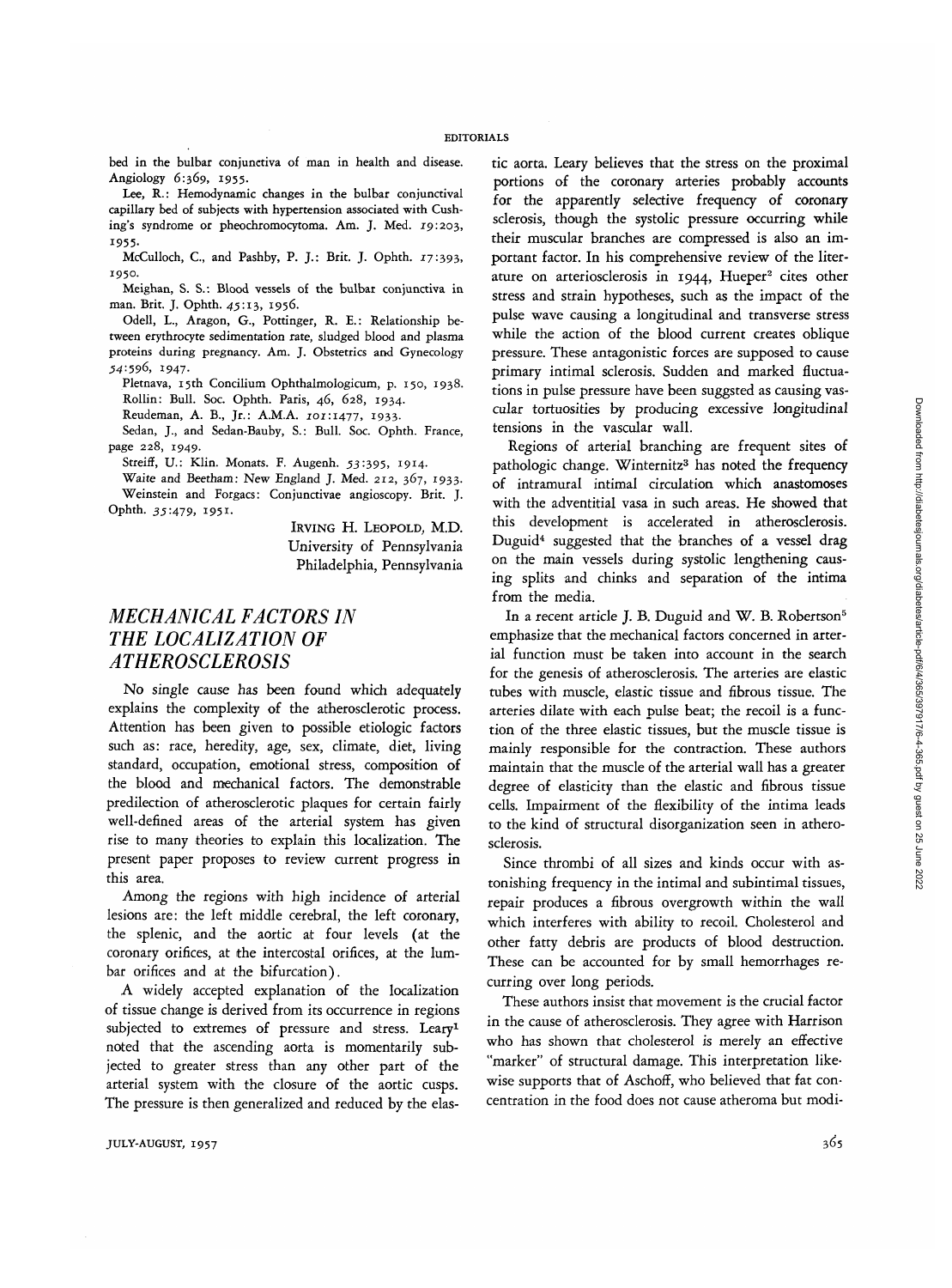fies the patches by determining the presence or absence of fatty change.

Points of fixation and surrounding tissue pressure have been variously interpreted as causative and inhibiting factors. Moschcowitz<sup>5a</sup> postulates a relation between impaired expansile mobility of vessels and the localization of lesions. His examples of such areas include: the intercostal vessels which fix the posterior wall of the aorta, sections of the abdominal aorta fixed against the rigid vertebral column, the portions of the dural vessels which lie within the bony framework, that portion of the carotid artery which traverses the canal in the temporal bone and along the cavernous sinus, the left coronary artery which is imbedded in firmer muscular wall than the right, and retinal vessels which are enveloped by the tension of the eyeball.

Other instances have been cited in which firm support of the arterial wall is credited with reducing the incidence of lesions. The internal carotid artery in the base of the skull is very rarely affected by atherosclerosis while the portions lying proximally and distally are notoriously prone to involvement (Hultquist<sup>6</sup> cited by Hueper<sup>2</sup> and Willis<sup>7</sup>). The portion of the anterior descending coronary artery which lies buried in the myocardium is spared from atherosclerosis while branches of the same artery lying in epicardial fat, and therefore not surrounded by appreciable tissue pressure, are affected by atherosclerosis (Geringer<sup>8</sup> .<br>cited by Willis<sup>7</sup>).

It becomes obvious that if these mechanical theories of causation are to be properly evaluated, mathematical means of calculating pressures at various points in the arterial system must be developed. This in turn would seem to be contingent upon the nature of the fluid transmitting the pressure and the characteristics of its flow.

Some of the fundamentals involved in any such systematization are presented by L. E. Bayliss<sup>9</sup> in his chapter on rheology of blood and lymph in *Deformation and Flow in Biological Systems* by A. Frey-Wyssling in 1952. Bayliss reminds us of Poiseuille's work in 1836. The variable factor of viscosity has required certain modifications in Poiseuille's law but in cases where the sheer stress is strong enough and in vessels with a radius greater than .01 cm., the flow obeys the law. This early law, which relates the amount of flow proportionately to the fourth power of the radius of the tube, contributes materially to an understanding of how the smallest arterioles and capillaries are able to withstand the pressures to which they are subjected and perhaps thereby to their ability to

remain free of atherosclerotic manifestations.

Bayliss's chapter describes enough of the variable factors requiring compensatory calculations to justify his conclusion that "the whole problem of pressureflow relation of blood needs much further investigation." Even sharper doubts are raised more recently by Jeffords<sup>10</sup> who attributes a cone-shaped form to the arteries instead of the cylindrical shape upon which Poiseuille's equation is based. The fact that blood is not a simple Newtonian or viscous fluid is also counted against the applicability of Poiseuille's equations.

Another pioneer in the reduction of physiological components to measurable terms is R. H. Woods<sup>11</sup> who applied the classical law of Laplace to hemodynamics in 1892. This law's applicability has recently been developed further by A. C. Burton.12 The total tension in the blcod vessel wall is given by Laplace's law as the hydrostatic pressure within it multiplied by the radius. Since the radius changes by a factor of 10,000 times as we pass from the aorta to the capillaries, its importance in determining the maintenance tension within the wall is apparent. Burton correlates the amount of elastic tension in the vessel wall to the amount of elastic tension required to hold the wall of the vessels against prevailing hydrostatic pressure of the blood. He sees the elastic tension in the vessel wall as the factor which makes possible the establishment of an equilibrium between active tension supplied by smooth muscle fiber and the pressure generated within the vessel. A third component of total tension suggested by Burton is the interfacial tension which could result from friction between the vessel wall and the fluid flowing through it.

Elastic diagrams of the aorta and the vena cava are produced by Burton by plotting the tension as the ordinate against the radius (or circumference) of the vessel using data on volumes at different pressures and Laplace's law. A further suggested application of Laplace's law is the calculation of the critical closing pressure of vessels as the active tension in dynes per centimeter divided by the unstretched radius of the vessel.

The application of Burton's development of Laplace's law to curved and branching vessels has been suggested by G. C. Willis<sup>7</sup> with the following modification of the law to meet these conditions:

$$
T = \frac{P}{\frac{I}{R} + \frac{I}{T}}
$$

(Where T is tension in dynes per centimeter, P is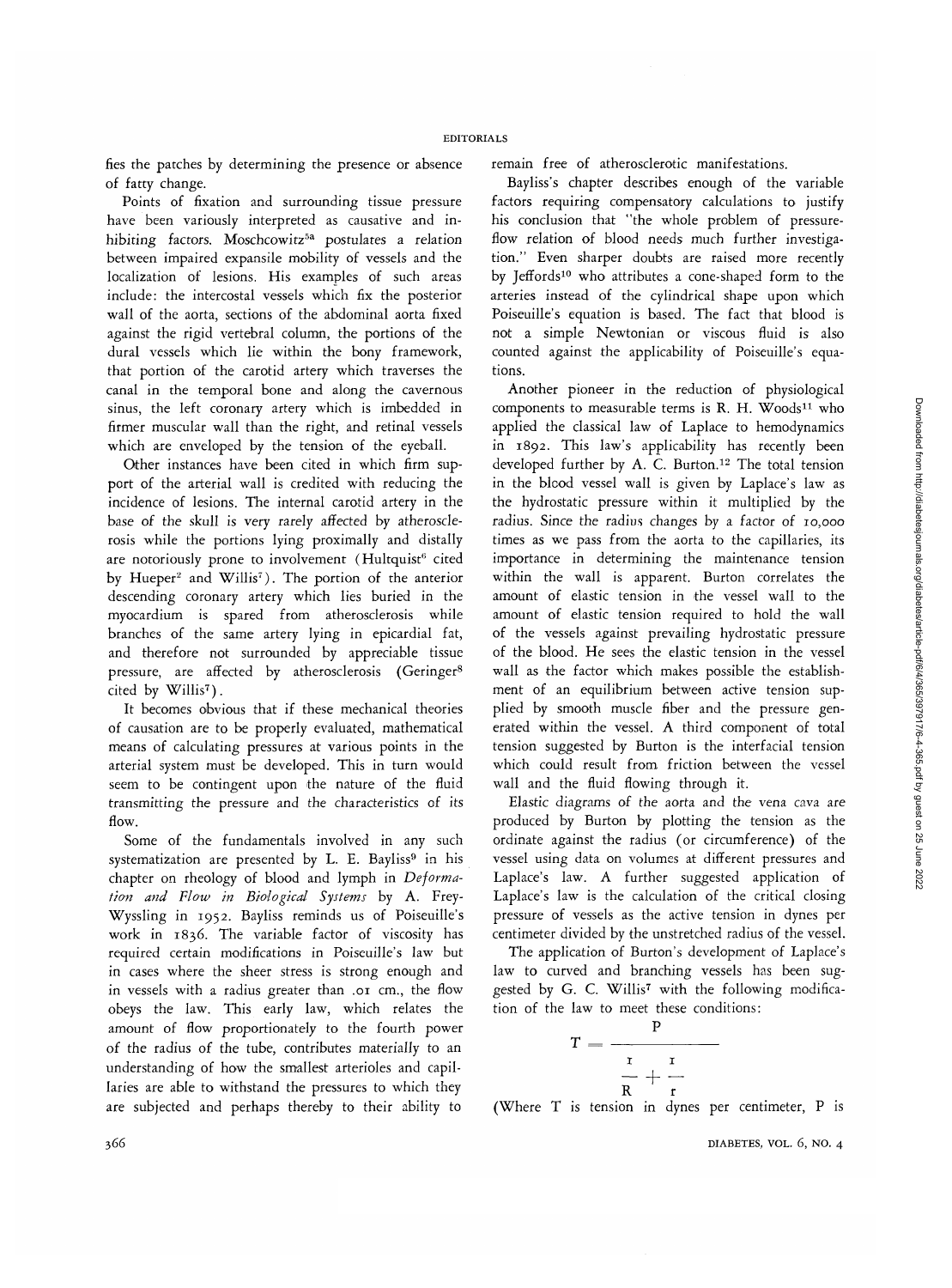## EDITORIALS

excessive hydrostatic pressure inside the vessel over and above local surrounding tissue pressure in dynes per square centimeter, R is the radius of the arc made by a curved vessel in centimeters, and r is the radius of the vessel in centimeters.) Willis suggests that the calculation of increased tension T at various sites under experimental conditions, vascular anomalies, and in the ordinary atherosclerotic subject corresponds remarkably well with the localization of atherosclerosis.

Willis discusses the relation of the factors influencing the operation of this formula with respect to the mechanical factors influencing the localization of atherosclerotic plaques, (i) *Blood pressure within the artery.* Sites of localized hypertension have a high incidence of atherosclerosis. (2) *Surrounding tissue pressure.* Arterial segments supported by surrounding tissue pressure are sometimes spared. (3) *Radius of the artery.* Increase in radius resulting from dilation increases tension in the wall facilitating atherosclerosis. (4) *Curving of the artery.* The elongation of the outer curves of such arteries, occurring simultaneously with tangential stretching of the inner curves during the recoil following the cardiac systole, may account for the frequency of atherosclerosis in curved arterial segments.

Rodbard and co-workers<sup>13</sup> have studied the relationship of diameter of the vessel and stretching force to dilation. By measuring the force required to balloon segments of Penrose tubing under varying conditions they claim to have confirmed the principles set forth above by Burton. It is recognized by these investigators that their model departs in many ways from the situation which holds for blood vessels but confirms the fact that external support inhibits dilation and that increased radius caused by stretching facilitates further dilation.

Evidence which would seem to contradict the validity of the Penrose tube findings was compiled by Roy14 whose tests with aortic segments showed that the degree of distensibility decreased in proportion to the weight applied. The studies of Roy and others on the elastic properties of different tissues and possible relationships of elasticity to structure and function are reviewed in another article by Burton.15 He compares the varying structure of blood vessel walls in different parts of the body. Graduations of elasticity or distensibility appear to be achieved by variations in the proportions of endothelial cells, elastic tissue, smooth muscle, and collagenous fibers. This variety recommends a cautious use of any formulae designed to apply to all parts of the vascular system.

*Discussion.* Just as there are widely conflicting theories

concerning the pathogenesis of atherosclerosis, there are divergent opinions concerning the importance of the mechanical factors and the methods of measuring them. Recent developments in the fields of biophysics have led to a rediscovery and re-evaluation of the laws and formulae of such physicists as Poiseuille, Laplace, and Hooke. The applicability of their theories to conditions within the walls of living arteries still remains to be convincingly demonstrated. Under normal conditions much still remains to be learned concerning the influence of the viscosity of the blood, the relation of actual shape of the blood vessel to the cone or the cylinder, the effect of the varying relation of potential and kinetic energy in various parts of the arterial system, and varieties of morphology of the blood vessel itself in different parts of the body. Pathologic conditions would introduce new factors including changes in the viscosity of the blood and muscle tone.

In spite of these imponderables and others yet undiscovered the high mortality from cardiovascular disorders places increasing urgency upon further research in this field. The demonstrable patterns of localization of the atherosclerotic process especially under hypertensive conditions suggest that the accumulation of further experimental and clinical evidence in confirmation or contradiction of mathematical laws and formulae will be highly desirable. Accumulations of experimental evidence may eventually lead to the discovery of new laws which could contribute materially to our understanding of the atherosclerotic process.

## REFERENCES

1 Leary, T. P.: The genesis of atherosclerosis. Arch. Path. 32:507-55, October 1941. <sup>2</sup>

Hueper, W. C: Arteriosclerosis. Arch. Path. 38:162-81, September 1944.

SWinternitz, M. C, Thomas, R. M., and LeCompte, P. M.: The Biology of Arteriosclerosis. Springfield, 111., C. C. Thomas, 1938, pp. 46, 61, 77, and 116. <sup>4</sup>

Duguid, J. B.: Atheroma of the aorta. J. Path. & Bact. 29:371-87, 1926. <sup>5</sup>

 *The Lancet:* June 15, 1957. No. XXIV of Vol. 1, i957> page 1205.

 Moschcowitz, E.: Vascular Sclerosis, with Special Reference to Arteriosclerosis. New York, Oxford University Press, 1942, pp. 130-32. <sup>6</sup>

<sup>6</sup> Hultquist, G. T.: Ueber Thrombose und Embolie der Arteria carotis und hierbei vorkommende Gehirnveranderungen. Dissertation, Stockholm, 1942.

 Willis, G. C: Localizing factors in atherosclerosis. Canad. M.A.J. 70:1-8, January 1954.

 Geiringer, E.: The mural coronary. Am. Heart J. 41:359- 68, March 1951.

<sup>9</sup> Bayliss, I. E.: Rheology of blood and lymph, Chap. VI in Frey-Wyssling, A.: Deformation and Flow in Biological Sys